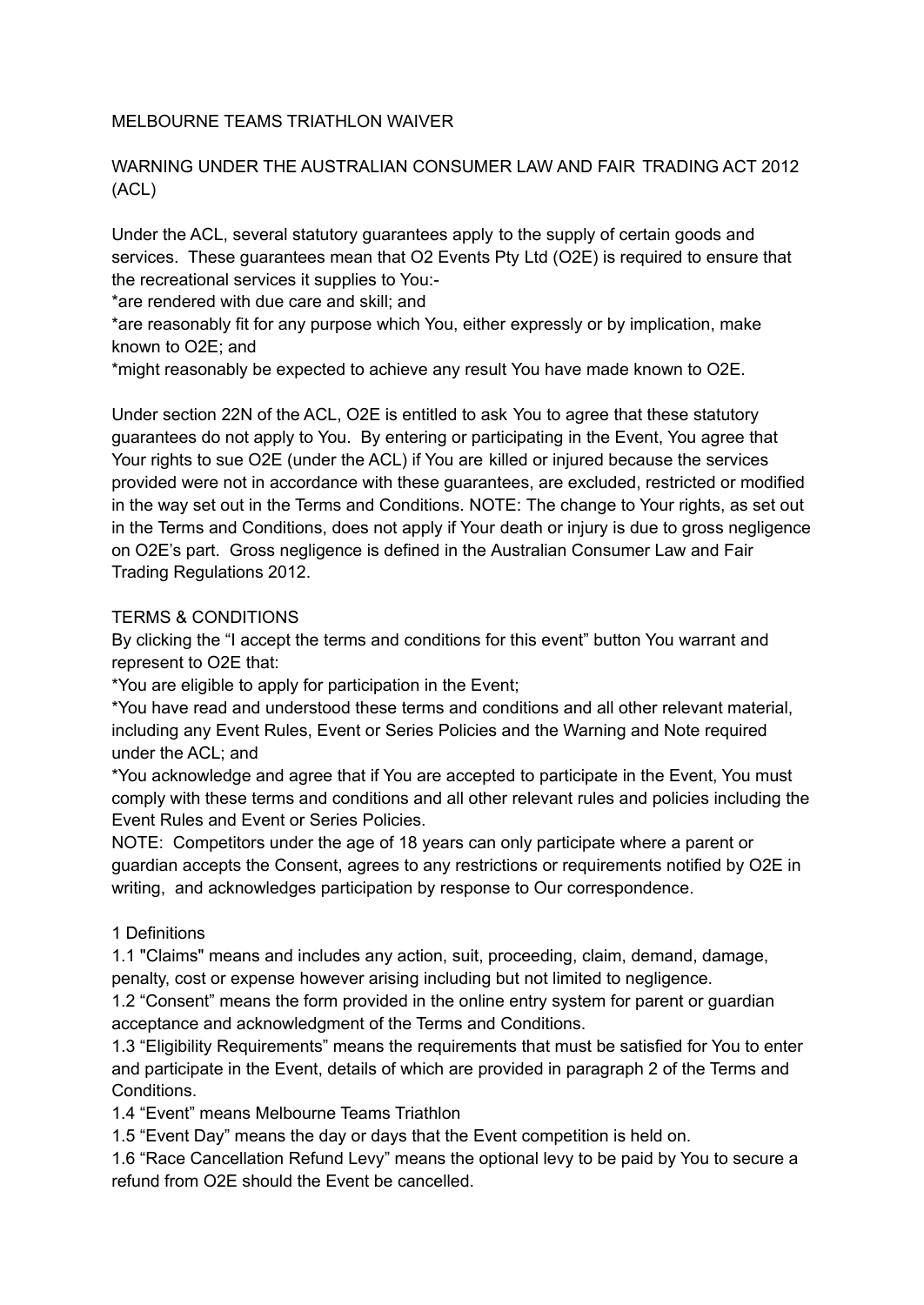1.7 "O2E" means O2 Events Pty Limited, our subsidiaries and authorised representatives. All references to "We", "Us" or "Our" are references to O2 Events Pty Limited.

1.8 "Terms and Conditions" means these Terms and Conditions (including the Warning and Note) and where the context allows, any policies and rules applicable to the Event.

1.9 "You" means the person named on the Event application being the applicant and where accepted by O2E becoming a competitor in the Event. Where You are under 18 years of age, where relevant, You also refers to the consenting parent or guardian.

1.10 "Warning and Note" means the warning and note provided in accordance with the Australian Consumer Law allowing recreational service providers to limit their liability to You.

# 2 Eligibility to participate

2.1 To be eligible to participate in the Event You must be at least 16 years of age at the date of the event to participate this event. Those under 18 years of age must be 16 and to be accompanied by a participating adult.

2.2 If You are under 18 years of age on the date of the Event, a parent or guardian must accept these terms and conditions and acknowledge the Warning and Note required by the Australian Consumer Law. Where no consent is provided, You warrant that You are 18 years of age or older on the date of the Event.

2.3 You must be medically and physically fit and able to participate in the Event.

2.4 You must not be a danger to Yourself or to the health and safety of others.

3 Refusal of applications

3.1 O2E reserves the right to refuse any application for entry into the Event for any reason, including where:

3.1.1 an applicant does not meet the Eligibility Requirements;

3.1.2 an application, including a team application, is not completed by the nominated completion date;

3.1.3 the field cap has been reached, regardless of the circumstances; or

3.1.4 an application is made on the Event Day unless O2E makes a specific exception allowing the application.

4 Your obligations

4.1 If Your application to participate in the Event is accepted You will be permitted to participate in the Event on the condition that You comply with the Terms and Conditions and any reasonable direction issued by the Event organisers or their representatives.

4.2 You must immediately notify O2E in writing of any change to Your fitness and ability to participate in the Event. Where You do not provide any written notice to O2E, O2E will rely upon this as evidence of Your fitness and ability to participate.

4.3 To be eligible for on course refreshments and medical or mechanical support, You must be wearing all of the following: the designated event bib(s), event wrist band, helmet, sticker and official event jersey.

4.4 In applying to participate in this Event You consent to receiving any medical treatment that the Event organisers or their authorised representatives (including emergency services providers) consider reasonably necessary or desirable during or shortly after the Event. You must reimburse the Event organiser and O2E for any costs or expenses incurred in providing You with medical treatment.

4.5 Where the Event is timed, You will receive a race timing band. This band is the property of O2E and You must return it to O2E or You must reimburse O2E \$50.00. If You fail to return or pay the timing band replacement fee, You will be ineligible to participate in the remainder of the Event.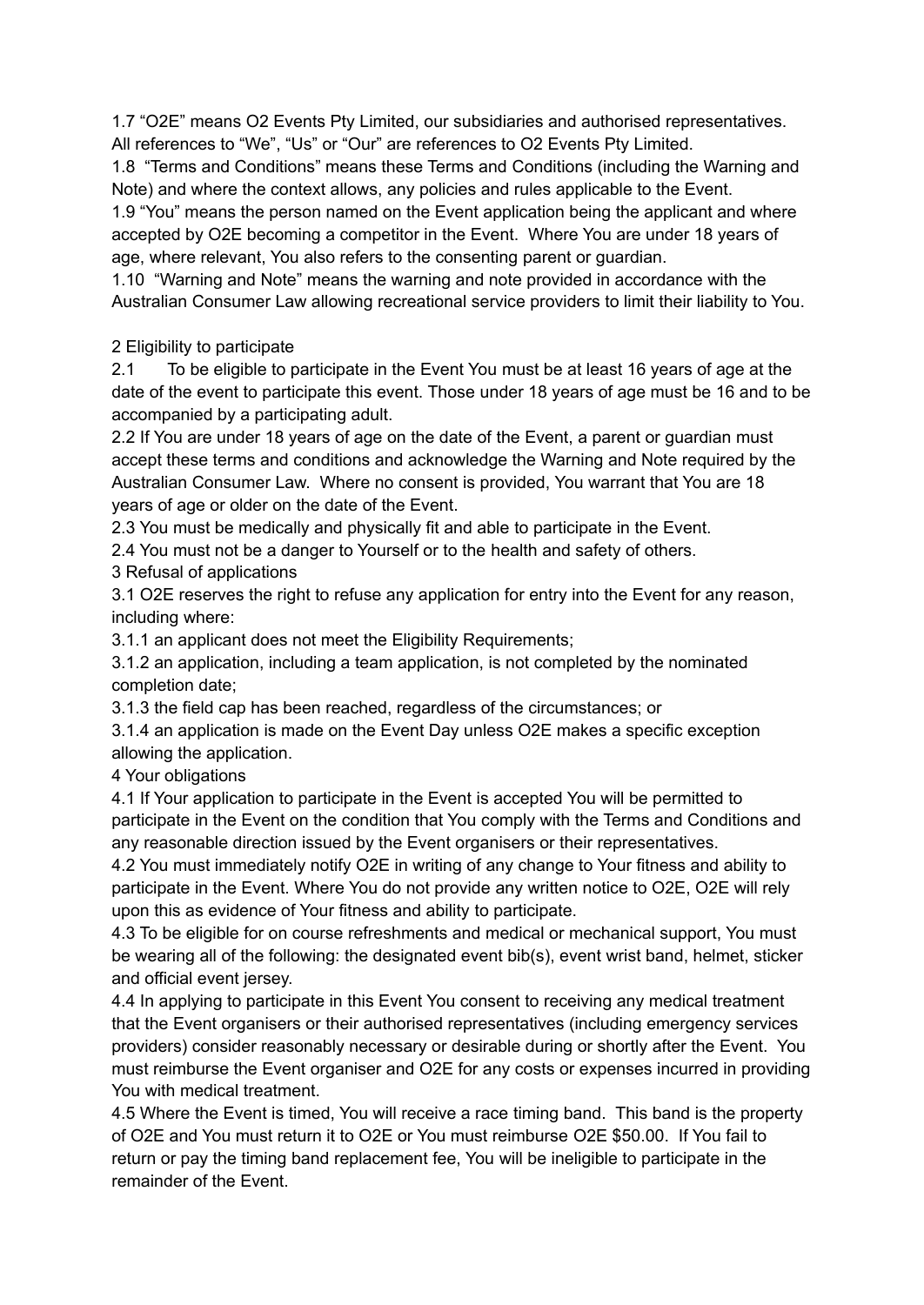4.6 You must pay the fees due at the time of submitting Your application. No applications will be accepted or considered unless and until all fees have been received by O2E.

4.7 You must wear the event jersey whilst participating in the Event. If You do not do so O2E may exclude You from participating in the Event, or require You to purchase a second event jersey on the race day.

5 Risks, liability and indemnity

5.1 You acknowledge that participation in the Event can be inherently dangerous and that You may be exposed to certain risks during the Event including, but not limited to, overexertion, equipment failure, dehydration, serious accidents, and risks associated with the course and adverse weather conditions. These risks can and often eventuate and they may result in You being personally injured or killed or Your property being damaged. By entering into or participating in the Event You agree that:

5.1.1 You have read and understood the risks associated with participating in the Event and this warning, and accept and assume the inherent risks in participating in the Event.

5.1.2 You are fully responsible for the security of Your personal possessions at the Event including Your bike and other valuable items and including items left in the race transition area. You agree that O2E is not responsible or liable for the repair or replacement of any personal possessions whether lost, damaged, stolen or otherwise.

5.1.3 You acknowledge that where You are a consumer of recreational services, as defined by any relevant law, certain terms and rights usually implied into a contract for the supply of goods or services may be excluded. You acknowledge that these implied terms and rights and any liability of O2E flowing from them, are expressly excluded to the extent permitted by law. To the extent of any liability arising, the liability of O2E will, at its discretion, be limited in the case of goods, to the replacement, repair or payment of the cost of replacing the goods and in the case of services, the entry fee relating to the Event.

6 Release and indemnity

In consideration of O2E accepting Your application for entry to the Event, You to the extent permitted by law:

6.1 release O2E from all Claims that You have or may have had but for this release arising from or in connection with Your participation in the Event; and

6.2 indemnify O2E and will keep O2E indemnified in respect of any Claim by any person including another participant in the Event arising as a result of or in connection with Your participation in the Event or arising as a result of You transferring Your entry in the Event to another person or arising from You permitting another person to participate in the Event in Your stead.

7 Insurance

You acknowledge and agree that insurance is in place that may provide limited cover to You whilst participating in the Event. You understand that this insurance may not cover You for all injury, loss or damage sustained by You in participating in the Event and You acknowledge that O2E does not make any representations about the suitability of the insurance. You also agree that You can, in Your own interests and at Your own expense, seek and obtain personal insurance over and above the cover provided by O2E.

## 8 Fees

8.1 You must pay all the fees due, including any amounts payable for additional services such as additional merchandise, and other options You nominated at the time of entry into the Event...

8.2 Payment by Visa, Mastercard, Diners Club and AMEX Cards will incur a 2.53% surcharge including GST.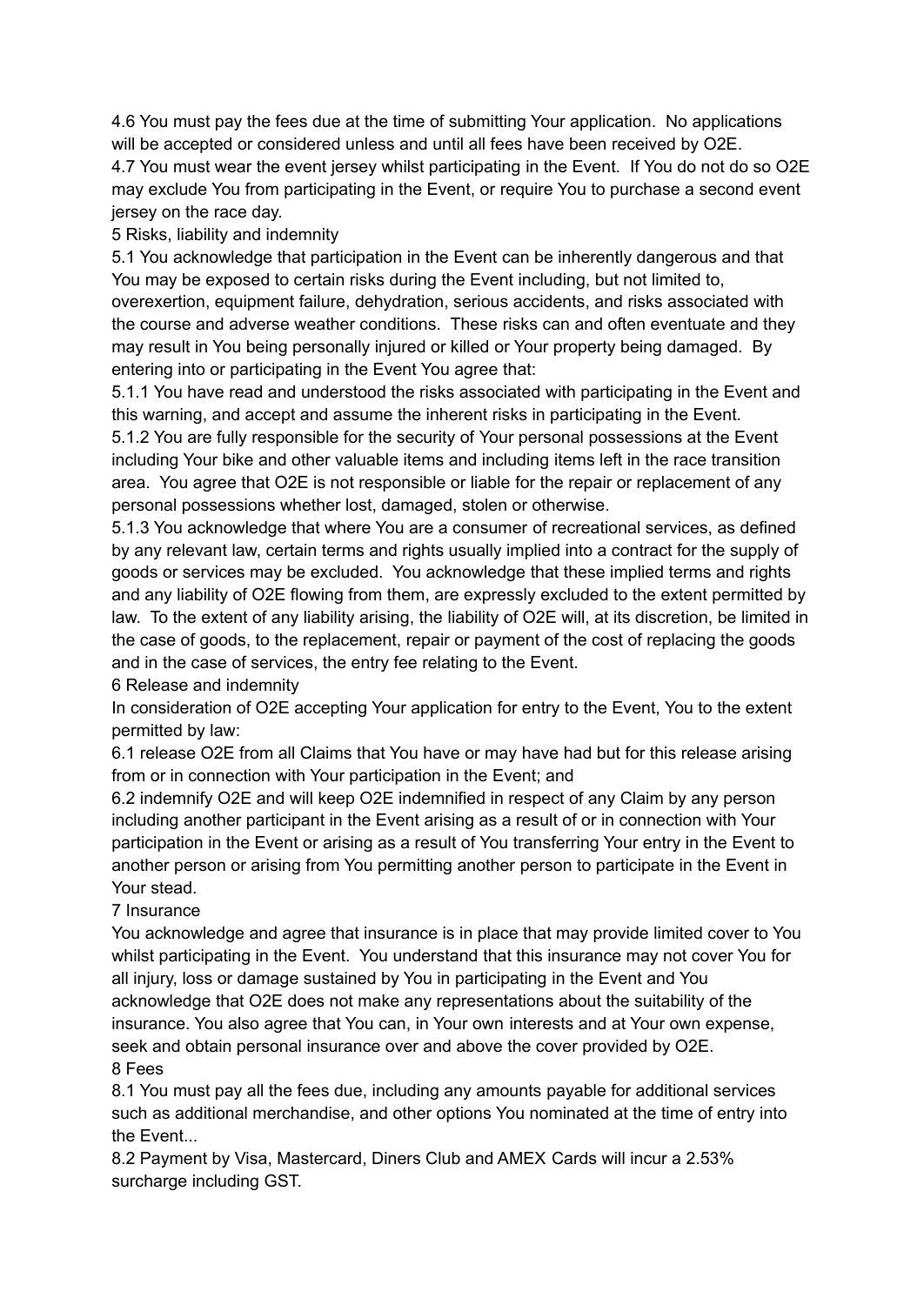9 Refunds

9.1 You accept that there is no refund or exchange on Your entry fees except as required by law and as otherwise specified by O2 Events in these terms.

9.1.1 If O2 Events cancels the Event for any reason (including but not limited to extreme weather or other dangerous conditions), then O2 Events will make every effort to ensure You receive a prompt refund or exchange if applicable in accordance with Australian Consumer Law.

9.2 If competitors are unable to compete in the Event for any reason (except disqualification), You are entitled to keep any event garment, show bag or gift bag as relevant if already received from O2

Events, but there will be no refunds for Your entry fees unless You are entitled to a refund under 9.1

and have complied with all of Your obligations under the Waiver.

9.3 There will be no refunds for any other items purchased at the time of registration, unless required by law. In regards to

charitable donations, a donation is not a purchase of goods or services from O2 Events and as such You cannot obtain a refund for any donation once it is made. If You wish to receive a refund of Your donation, You will need to contact the relevant charity directly.

9.4 You acknowledge and agree that due to the nature of this event and the element of "luck" in the prevailing conditions, that Your entry and participation in the Event may be affected by matters outside of the control of O2 Events, including but not limited to the weather, safety and associated conditions. You accept that in such circumstances O2 Events has the right to alter the format of, shorten, or cancel the Event in the interest of competitor safety. O2 Events will use all reasonable efforts to conduct the Event in the planned format if safe to do so. Should any reason outside the control of O2 Events, including without limitation weather or other dangerous conditions, war, strike or any other act of God force any change, You accept that O2 Events will ensure You receive a prompt refund, credit, or transfer (if applicable) to another O2 Events event or to restage the Event.

9.5 Nothing in this clause is intended to exclude, modify or limit the operation of the Australian Consumer Law.

10 Transfers and resale

10.1 Entries are non-transferable to other events. If you wish to switch into a different distance

for the Event, you may downgrade distance before the day of the event. No refunds will be offered

for a downgrade. If you wish to upgrade distance you may up to 2 days out from the event. You will

need to pay the difference in fees at the time of the transfer.

10.2 Any attempt to transfer Your entry to another person without the knowledge of O2 **Events** 

may result in the cancellation of Your entry without refund and You may be prohibited from participating in other O2 Events events.

10.3 You must not offer Your (or any other persons) Entry for sale through any medium, including

auctions (on eBay or any other auctioning or similar means). All individuals involved in such conduct

will be disqualified from the Event.

11 Privacy